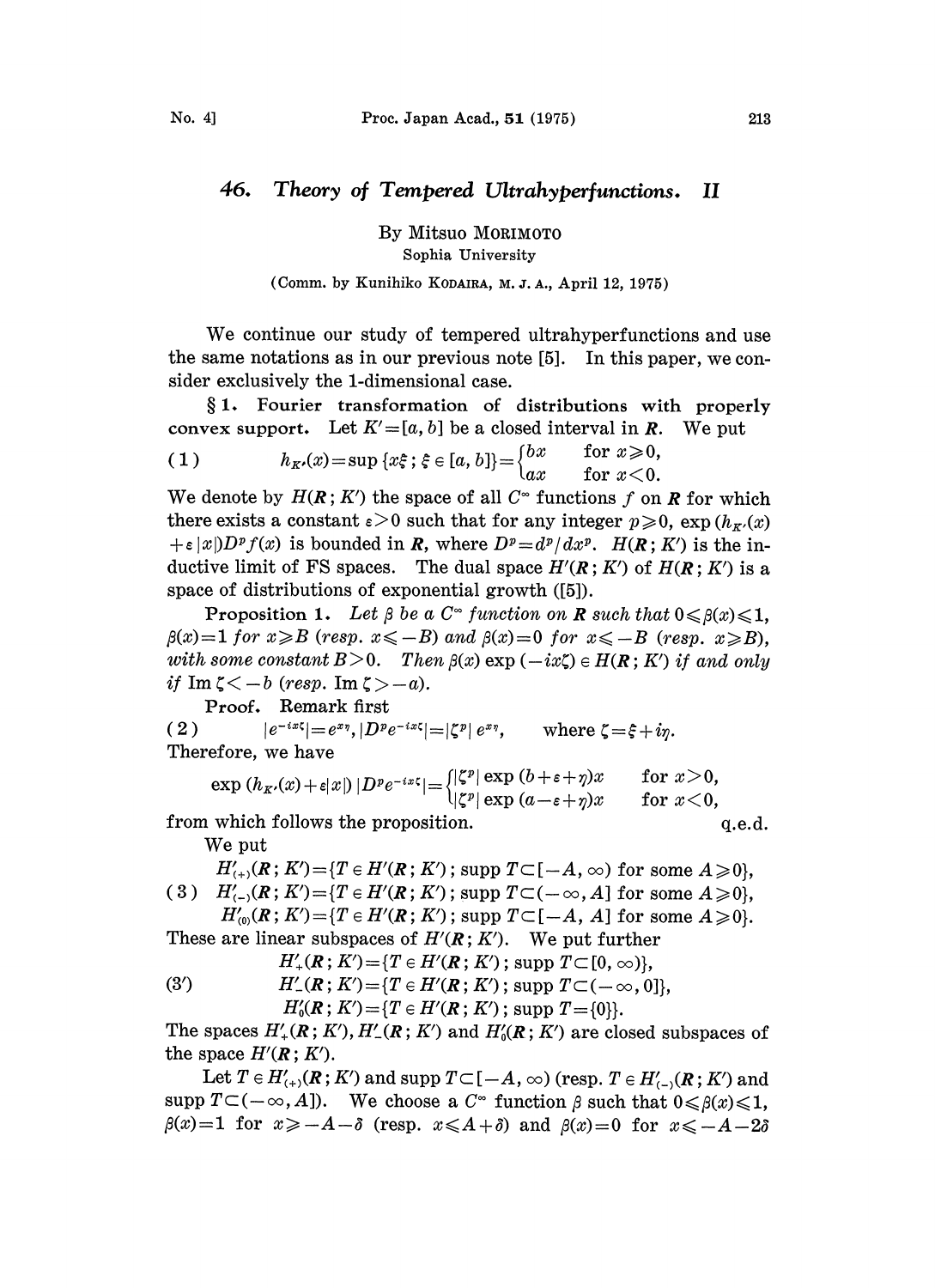(resp.  $x \ge A + 2\delta$ ) with some  $\delta > 0$ . The function ( 4 )  $\tilde{T}(\zeta)=(2\pi)^{-1/2}(T_x, \beta(x)e^{-ix\zeta})$ 

is independent of the choice of the function  $\beta$  and is defined for  $\zeta \in T((-\infty, -b))$  (resp. for  $\zeta \in T((-a, \infty))$ .  $\tilde{T}$  is, by definition, the Fourier transformation of  $T \in H'_{(+)}(R; K')$  or  $H'_{(-)}(R; K')$ . We will denote also  $\mathcal{F}T=\tilde{T}$ . If  $T \in H'_{(0)}(R; K') = H'_{(+)}(R; K') \cap H'_{(-)}(R; K')$ , then (4')  $\mathcal{F}T(\zeta) = \tilde{T}(\zeta) = (2\pi)^{-1/2}(T_x, e^{-ix\zeta})$ 

is an entire function of C.

For an open set  $\Omega$  of C,  $\mathcal{A}_{0}(\Omega)$  denotes the space of all holomorphic functions  $\psi$  on  $\Omega$  for which there exist for any  $\varepsilon > 0$  an integer  $p \geqslant 0$ and a constant  $C\geqslant 0$  such that

(5)  $|\psi(\zeta)| \leqslant C(1+|\zeta^p|)$  for  $\zeta \in C\setminus (C\setminus \Omega)$ ,

where  $(C\setminus Q)$ , denotes the  $\varepsilon$ -neighborhood of  $C\setminus Q$ . By the Liouville theorem,  $\mathcal{A}_0(C)$  is the space of all polynomials. We can show the following theorem (see Hasumi  $[1]$ ):

Theorem 1. Let  $K' = [a, b]$ . The Fourier transformation defined by  $(4)$  or  $(4')$  establishes the following isomorphisms:

( 6 )  $\mathcal{F}: H'_{0}(R; K') \rightarrow \mathcal{A}_{0}(C),$ 

 $\mathscr{L}: H_0(K; K) \rightarrow \mathscr{A}_0(C),$ <br> $\mathscr{L}: H'_+(R; K') \rightarrow \mathscr{A}_0(T((-\infty, -b))),$ 

(6')  $2^t$ :<br>(6'')  $5^t$  $\mathcal{F}: H'_{-}(R; K') \rightarrow \mathcal{A}_{0}(T((-a, \infty))).$ 

(6")  $\mathcal{L}: H'_{-}(R; K') \rightarrow \mathcal{A}_{0}(T((-a, \infty)))$ .<br>Proof. (6) is well known. Suppose  $T \in H'_{+}(R; K')$ . Then by **Proof.** (6) is well known. Suppose  $T \in H'_{+}(R; K')$ . Then by Theorem 3 of [5], for any  $\varepsilon > 0$  there exist an integer p and a continuous bounded function  $F$  such that

( 7 )  $T(x) = D^p[\exp(bx + \varepsilon x)F(x)].$ Put  $T_0 = T - D^p[\exp((bx + \epsilon x)Y(x)F(x))]$ , where  $Y(x)$  is the Heaviside Yfunction. We have

$$
\tilde{T}(\zeta) = (2\pi)^{-1/2} (T_x, \beta(x)e^{-ix\zeta})
$$
\n
$$
= 2(\pi)^{-1/2} (i\zeta)^p \int_0^\infty F(x) \exp(bx + \varepsilon x) \exp(-ix\zeta) dx + \tilde{T}_0(\zeta)
$$
\n
$$
= (2\pi)^{-1/2} (i\zeta)^p \int_0^\infty F(x) \exp((b + \varepsilon + \eta)x) \exp(-ix\xi) dx + \tilde{T}_0(\zeta).
$$

As  $\tilde{T}_0(\zeta)$  is a polynomial, there exist an integer  $p_0$  and a constant  $C_0 \geq 0$ such that

( 8 )  $|\tilde{T}(\zeta)| \leqslant C_0(1+|\zeta^{p_0}|)$  for  $\eta \leq -b-2\varepsilon$ . Hence  $\mathcal{F}(H'_{+}(\mathbf{R};K')) \subset \mathcal{A}_{0}(T((-\infty,-b)))$ . Similarly we can show  $\mathcal{F}(H'_{-}(R; K')) \subset \mathcal{A}_0(T((-a, \infty))).$ 

Let  $\varphi \in \mathfrak{D}(T(-K'))$ . There exists a positive number  $\varepsilon_0$  such that  $\varphi \in \mathfrak{F}(T(-K_{\epsilon_0}'))$ . We have for  $\eta \in -K_{\epsilon_0}'=(-b-\varepsilon_0,-a+\varepsilon_0)$ 

$$
(9) \hspace{3.1em} \mathscr{F}\varphi(x) = (2\pi)^{-1/2} \int_{R+i\eta} \varphi(\zeta) e^{-ix\zeta} d\zeta.
$$

If  $\beta$  is the function as in (4) and if  $-b-\epsilon_0\leq \eta \leq -b$  or  $-a\leq \eta \leq -a+\epsilon_0$ , the integral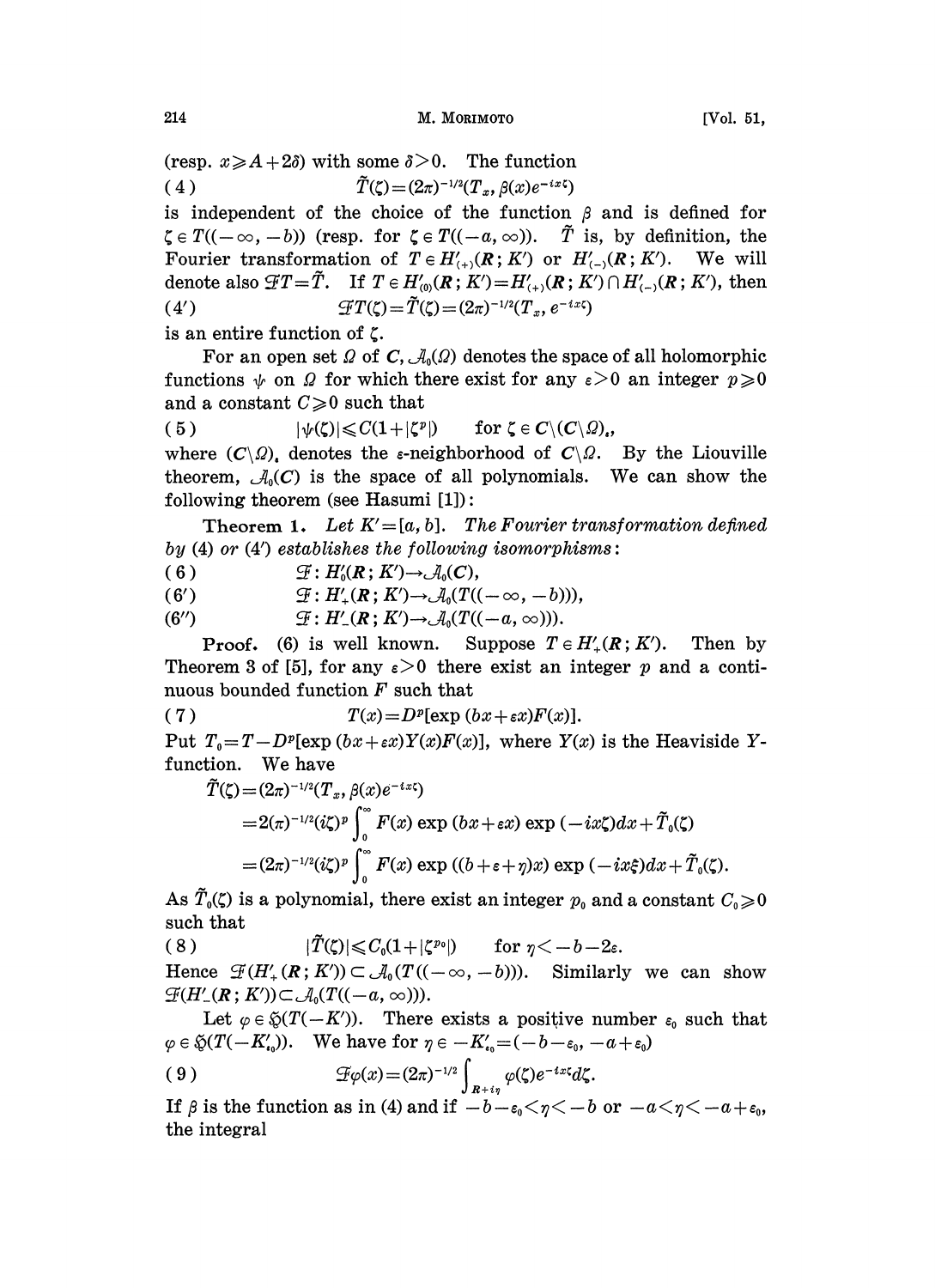(10) 
$$
\beta(x)\mathcal{F}\varphi(x) = (2\pi)^{-1/2} \int_{\mathbb{R}+i\eta} \varphi(\zeta)(\beta(x)e^{-ix\zeta})d\zeta
$$

converges in the topology of  $H(R; K')$ . Therefore for  $T \in H'_{+}(R; K')$ 

(resp. 
$$
T \in H'_{-}(\mathbf{R}; K')
$$
), we have  
(11) 
$$
(T, \mathcal{F}\varphi) = \int_{\mathbf{R}+i\eta} \mathcal{F}T(\zeta)\varphi(\zeta)d(\zeta)
$$

with  $-b-\epsilon_0<\eta<-b$  (resp. with  $-a<\eta<-a+\epsilon_0$ ). As the Fourier transformation  $\mathcal{F}: \mathcal{G}(T(-K')) \rightarrow H(R; K')$  is a topological isomorphism (Theorem 4' of [5]), the Fourier transformation (6') and (6'') are injective. transformation  $\mathcal{F}: \mathfrak{H}(T(-K')) \rightarrow H(R;K')$  is a topological isomorphism

We shall prove the Fourier transformation  $(6')$  is surjective. Suppose  $\psi \in \mathcal{A}_0(T((-\infty, -b)))$  is given. Fix  $\varphi \in \mathfrak{H}(T(-K'))$  and suppose  $\varphi \in \mathfrak{H}(T(-K'_{\epsilon_0}))$ . Because of the Cauchy integral theorem, the integral  $\int_{R+i\eta}$ 

is independent of  $\eta$  satisfying  $-b-\epsilon_0 < \eta < -b$ . We can define a tinuous linear functional on  $\mathfrak{D}(T(-K'))$  by assigning (12) to  $\varphi \in \mathfrak{D}(T)$  $(-K')$ ). Hence

(13) 
$$
(S, f) = \int_{R+i\eta} \psi(\zeta)(\overline{\mathcal{F}}f)(\zeta) d\zeta \qquad (-b - \varepsilon_0 < \eta < -b)
$$

defines a continuous linear functional S on  $H(R; K')$ .

We claim that supp S is contained in  $[0, \infty)$ . In fact, by the definition, for any  $\varepsilon > 0$  there exist an integer  $p_0$  and a constant  $C_0 \geq 0$ such that (8) is valid for  $\eta = \text{Im } \zeta < -b - \varepsilon$ . If the support of f is comsuch that (8) is valid for  $\eta = \text{Im } \zeta < -0 - \varepsilon$ . It the support of f is compact and contained in  $(-\infty, -\delta]$ ,  $\delta > 0$ , then  $\overline{\mathcal{F}}f$  is an entire function and for any integer p there exists a constant  $C \ge 0$  such th

 $|\zeta^p| |\overline{\mathcal{F}}f(\zeta)| \leqslant C \exp{(\delta \eta)}$  for  $\eta < 0$ . and for any integer  $p$  there exists a constant  $C \ge 0$  such that<br> $|\zeta^p| |\overline{\mathcal{F}}f(\zeta)| \le C \exp(\delta \eta)$  for  $\eta < 0$ .<br>Thus tending  $\eta \rightarrow -\infty$  in (13), we get  $(S, f) = 0$ . As  $\delta > 0$  is arbitrary, this shows supp  $S \subset [0, \infty)$ .

By (11) we have

$$
\int_{R+i\eta} \mathcal{F}S(\zeta)\varphi(\zeta)d\zeta = (S, \mathcal{F}\varphi) = \int_{R+i\eta} \psi(\zeta)\varphi(\zeta)d\zeta.
$$

Hence, putting  $\psi_0(\zeta) = \mathcal{F}S(\zeta)-\psi(\zeta)$ , we have

(14) 
$$
\int_{R+i\eta} \psi_0(\zeta)\varphi(\zeta)d\zeta = \int_{-\infty}^{\infty} \psi_0(\xi+i\eta)\varphi(\xi+i\eta)d\zeta = 0
$$
for any  $\eta \in \mathbb{C}(\mathbb{Z}^d)$ . Because the

for any  $\varphi \in \mathfrak{D}(T(-K'_{i_0}))$ ,  $-b-\varepsilon_0<\eta<-b$ . Because the restriction of  $\mathfrak{H}(T(-K_{\epsilon_0}))$  on  $R_{\epsilon}+i\eta\cong R_{\epsilon}(\eta\in -K_{\epsilon_0}')$  being fixed) forms a dense subspace of  $\mathcal{S}(R_{\varepsilon})$  and the function  $\xi \mapsto \psi_0(\xi + i\eta)$  defines a tempered distribution, (14) shows  $\psi_0(\xi+i\eta)=0$  as a distribution of  $\xi$ , whence  $\psi_0=\mathcal{F}S-\psi=0$ . This proves the surjectivity of  $(6')$ . We can show similarly the Fourier transformation  $(6'')$  is surjective.  $q.e.d.$ 

In order to describe the Fourier images of  $H'_{(+)}(R; K')$ ,  $H'_{(-)}(R; K')$ and  $H'_{(0)}(R; K')$ , we introduce some notations. For an open set  $\Omega$  in C,  $\mathcal{A}_{\text{exp}}(Q)$  denotes the space of all holomorphic functions  $\psi$  on  $Q$  for which the following estimate is valid with some constant  $A \geq 0$ : for any

No. 4]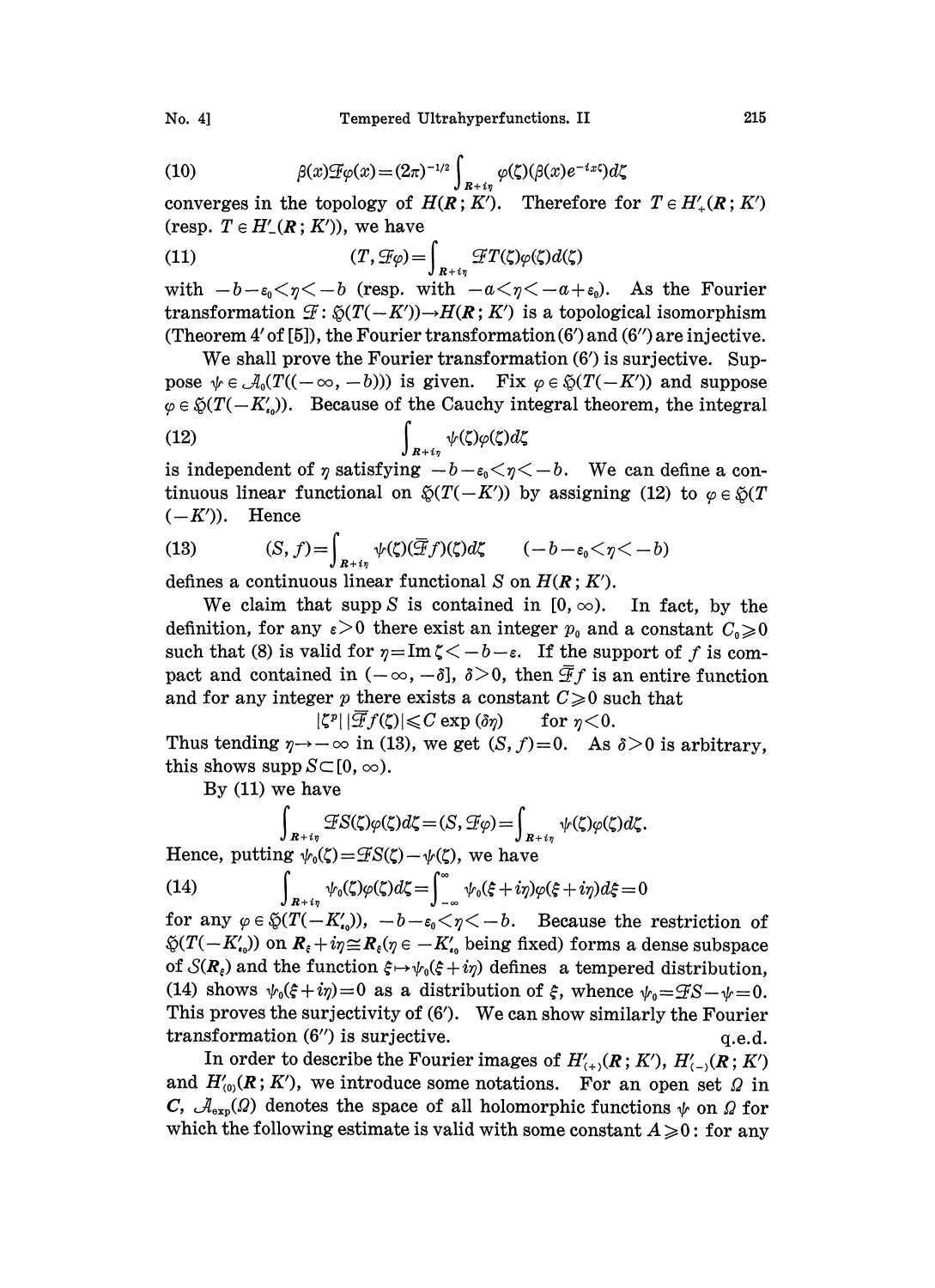$\varepsilon > 0$ , there exist an integer p and a constant  $C \geq 0$  such that

(15)  $|\psi(\zeta)| \leqslant C (1+|\zeta^p|) \exp(A |\operatorname{Im} \zeta|)$  for  $\zeta \in C \setminus (C \setminus \Omega)$ .

Theorem 2. Let  $K'=[a, b]$ . Then the Fourier transformation  $\mathcal F$ defined by  $(4)$  or  $(4')$  establishes the following linear isomorphisms:

( 16 )  $\mathcal{F}: H'_{(0)}(R; K') \rightarrow \mathcal{A}_{\text{syn}}(C),$ 

(16')  $\mathcal{F}: H'_{(+)}(R; K'') \rightarrow \mathcal{A}_{\exp}(T((-\infty, -b)))$  and

(16'')  $\mathcal{F}: H'_{(-)}(R; K') \to \mathcal{A}_{\exp}(T((-a, \infty))).$ 

**Proof.**  $H'_{(0)}(R; K')$  being the space of distributions with compact support, (13) is a linear isomorphism by the Paley-Wiener theorem.

Remark that

 $H'_{(+)}(R; K') = {\tau_A T; T \in H'_{+}(R; K'), A \in R}$  and

 $(\mathcal{A}_{\exp}(T((-\infty,-b))) = \{e^{iA\zeta}\psi(\zeta) \; ; \; \psi \in \mathcal{A}_0(T((-\infty,-b))), A \in \mathbb{R}\},\$ where  $\tau_A$  is the translation:  $(\tau_A T)(x) = T(x-A)$ . As we have (17)  $\mathcal{F}(\tau_A T)(\zeta) = e^{-iA\zeta}(\mathcal{F}T)(\zeta),$ 

the isomorphism  $(16')$  results from the isomorphism  $(6')$ .  $(16'')$  can be similarly shown to be an isomorphism.  $q.e.d.$ 

2. Fourier transformation of distributions of exponential growth. Proposition 2. We have the following exact sequences of linear spaces:

(18) 
$$
0 \rightarrow H'_{(0)}(R; K') \rightarrow H'_{(+)}(R; K') \oplus H'_{(-)}(R; K') \rightarrow H'(R; K') \rightarrow 0
$$
  
\n
$$
0 \rightarrow H'_{0}(R; K') \rightarrow H'_{+}(R; K') \oplus H'_{-}(R; K') \rightarrow H'(R; K') \rightarrow 0,
$$

where  $S \in H'_{(0)}(R; K')$  goes to  $(S, -S)$  and

$$
(T_+, T_-) \in H'_{(+)}(R\,;\, K') \oplus H'_{(-)}(R\,;\, K')
$$

goes to  $-T_{+} + T_{-}$ .

In fact, by Theorem 3 of [5], we can decompose  $T \in H'(\mathbb{R}; K')$  in the form of  $T = -T_+ + T_-$ .

By the restriction mapping we consider  $\mathcal{A}_{\text{exp}}(C)$  as a subspace of  $\mathcal{A}_{\text{exp}}(C\backslash T(-K))$  and  $\mathcal{A}_{0}(C)$  as a subspace of  $\mathcal{A}_{0}(C\backslash T(-K))$ . We define the quotient spaces

$$
(19) \hspace{3.1em} H^1_{T(-K')}(C\, ; \, \mathcal{A}_{\exp})\!=\! \mathcal{A}_{\exp}(C\backslash T(-K'))/ \, \mathcal{A}_{\exp}(C),
$$

(19')  $H^1_{T(-K')}(C; \mathcal{A}_0) = \mathcal{A}_0(C\setminus T(-K')) / \mathcal{A}_0(C).$ 

Then we have the following commutative diagram, each row of which is exact:

(20)  
\n
$$
\begin{array}{ccc}\n0 \to \mathcal{A}_{\exp}(C) \to \mathcal{A}_{\exp}(C \setminus T(-K')) \to H^1_{T(-K')}(C; \mathcal{A}_{\exp}) \to 0 \\
\cup & \cup & \uparrow \\
0 \to \mathcal{A}_0(C) \to \mathcal{A}_0(C \setminus T(-K')) \to H^1_{T(-K')}(C; \mathcal{A}_0) \to 0.\n\end{array}
$$
\nNow for  $(T_+, T_-) \in H'_{(+)}(R; K') \oplus H'_{(-)}(R; K')$  we put  
\n
$$
\Phi(\zeta) = \mathcal{F}(T_+, T_-)(\zeta) = \begin{cases} \mathcal{F}T_-(\zeta) & \text{for } \text{Im } \zeta > -a \\
\mathcal{F}T_+(\zeta) & \text{for } \text{Im } \zeta < -b. \end{cases}
$$

Then by Theorems 1 and 2, the Fourier transformation  $\mathcal{F}: (T_+, T_-) \to \Phi$ <br>gives a linear isomorphism of gives a linear isomorphism of

$$
H'_{(+)}(R;K')\oplus H'_{(-)}(R;K')
$$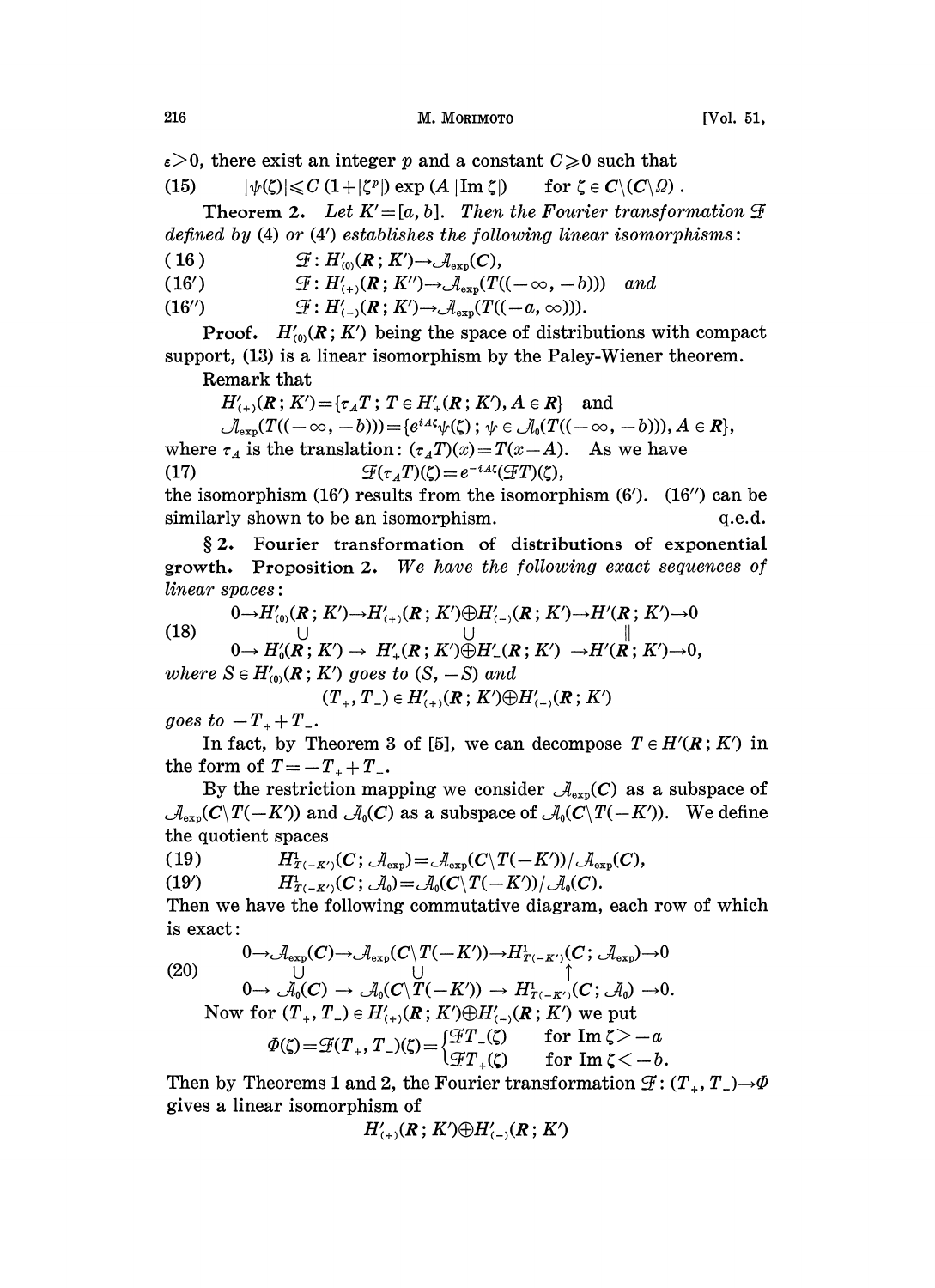onto  $\mathcal{A}_{\exp}(C\backslash T(-K'))$  and a linear isomorphism of  $H'_{+}(R; K')\oplus H'_{-}(R; K')$ onto  $\mathcal{A}_0(C\backslash T(-K'))$ . Therefore the Fourier transformation  $\mathcal F$  gives the following commutative diagrams:

(21)  
\n
$$
\begin{array}{ccc}\n0 \to H'_{(0)}(R; K') \to H'_{(+)}(R; K') \oplus H'_{(-)}(R; K') \longrightarrow H'(R; K') \longrightarrow 0 \\
\downarrow \mathcal{F} & \downarrow \mathcal{F} & \downarrow \mathcal{F} \\
0 \to \mathcal{A}_{\exp}(C) \longrightarrow \mathcal{A}_{\exp}(C \setminus T(-K')) \longrightarrow H'_{T(-K')}(C; \mathcal{A}_{\exp}) \to 0\n\end{array}
$$

and

(21') 
$$
\downarrow^{0} H_0(R; K') \rightarrow H_+^{\prime}(R; K') \oplus H_-^{\prime}(R; K') \longrightarrow H^{\prime}(R; K') \longrightarrow 0
$$

$$
\downarrow^{2} \downarrow^{2}
$$

$$
0 \to \mathcal{A}_0(C) \longrightarrow \mathcal{A}_0(C \setminus T(-K')) \longrightarrow H^1_{T(-K')}(C; \mathcal{A}_0) \longrightarrow 0.
$$

Theorem 3. The Fourier transformation  $\mathcal F$  gives the linear isomorphism

(22) (22)  $\mathcal{F}: H(K;K) \rightarrow H_2$ <br>and a topological linear isomorphism  $\mathfrak{F}: H'(\mathbf{R};K') \rightarrow H^1_{T(-K')}(C; \mathcal{A}_{\mathrm{exp}})$ (22')  $\mathcal{L}: H'(\mathbf{R};K') \rightarrow H^1_{T(-K')}(C;\mathcal{A}_0)$ <br>so that the diagrams (21) and (21') become commutative.  $\mathcal{F}: H'(\mathbf{R}; K') \rightarrow H^1_{T(-K')}(C; \mathcal{A}_0)$ 

Corollary, The canonical mapping (23)  $H^1_{T(-K')}(C; \mathcal{A}_0) \rightarrow H^1_{T(-K')}(C; \mathcal{A}_{\text{exp}})$ is a linear isomorphism.

The Fourier transformations  $\mathcal{F}$  (22) and (22') can be defined more concretely: For  $T \in H'(\mathbf{R}; K')$ , we choose  $T_+ \in H'_{(+)}(\mathbf{R}; K')$  and  $T_{-} \in H_{\langle -\rangle}^{\prime}(\mathbf{\mathit{R}}\,;\,K^{\prime})$  such that  $T\!=\!-T_{+} + T_{-}.$  We define

$$
\Phi(\zeta) \in \mathcal{A}_{\exp}(\mathcal{C} \backslash T(-K'))
$$

putting

$$
\varPhi(\zeta)\!=\!\begin{cases}\!\mathcal{F}T_-(\zeta)\quad&\text{for\,Im}\;\zeta\!>-\!a\\\!\mathcal{F}T_+(\zeta)\quad&\text{for\,Im}\;\zeta\!<\!-b.\end{cases}
$$

The function  $\Phi$  depends on the choice of  $(T_*, T_-)$ . If  $T=-T_++T_ T = -T'_{+} + T'_{-}$ , then  $T_{+} - T'_{+} = T_{-} - T'_{-} = S \in H'_{(0)}(R; K')$ . Therefore the class [ $\Phi$ ] of  $\Phi$  modulo  $\mathcal{A}_{\exp}(\mathbf{C})$  is well defined by  $T \in H'(\mathbf{R}; K')$ . By the definition, we have  $\mathcal{T}=[\varPhi].$ 

Remark. For  $\psi \in \mathcal{A}_{\exp}(T(-\infty, -b))$  (resp.  $\psi \in \mathcal{A}_{\exp}(T(-a, \infty)))$ ), we put

$$
\psi_0(\zeta) = \begin{cases} 0 & \text{(resp. } \psi(\zeta)) & \text{for } \text{Im } \zeta > -a \\ -\psi(\zeta) & \text{(resp. } 0) & \text{for } \text{Im } \zeta < -b. \end{cases}
$$

 $[\psi_0]$  denotes the class of  $\psi_0$  modulo  $\mathcal{A}_{\text{exp}}(C)$ . Then the mapping  $\psi$  $[\psi_{0}]$  is injective. We will consider by this mapping<br>  $\mathcal{A}_{exp}(T(-\infty, -b)) \subset H_{T(-K')}^1(\mathcal{C}; \mathcal{A}_{exp})$ 

$$
\mathcal{A}_{\operatorname{exp}}(T(-\infty,-b))\!\!\subset\! H^1_{T(-K')}( {\boldsymbol{C}}; \mathcal{A}_{\operatorname{exp}})
$$

and

$$
\mathcal{A}_{\exp}(T(-a,\infty))\!\subset\! H^1_{T(-K')}(C;\, \mathcal{A}_{\exp})
$$

By this convention the two definitions of  $\mathscr{F}T$  for  $T \in H'_{(+)}(R;K')$  or  $H'_{(-)}(R; K')$  are consistent.